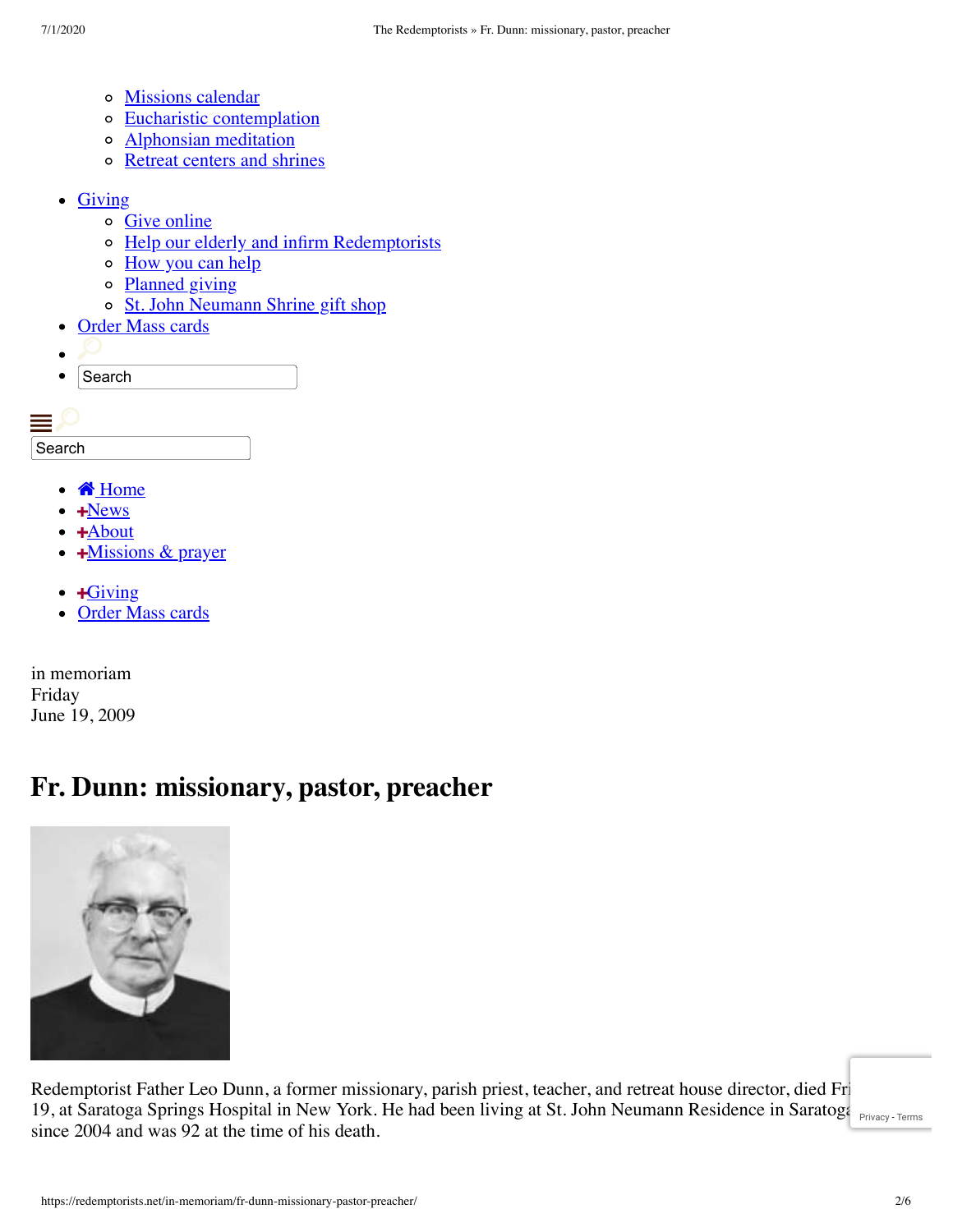The Funeral Mass and burial were held at Mount St. Alphonsus, Esopus, NY, on Monday, June 22.

A native of Rochester, NY, Father Dunn was born Oct. 1, 1916, the son of John and Mary O'Brien Dunn,. The family belonged to Immaculate Conception Parish.

After grammar school, he was accepted at the Redemptorists's St. Mary's Seminary in North East. PA., for a six-year course of studies. He spent his novitiate in Ilchester, MD, and made his first profession of vows in 1939. His final profession came in 1942. After completing his studies for the priesthood at Mount St. Alphonsus in Esopus, he was ordained there on June 18, 1944.

Father Dunn's first 16 years of priestly ministry were spent in Brazil, where he served in Miranda, Aquadauana, Campo Grande, and Ponta Grossa. Father Giles Gardner, who still ministers in Brazil at the age of 96, recalled being stationed with Father Dunn at Ponta Grossa: "He had a serious exterior, but a big, warm heart and an awful lot of friends. He was very zealous in his Father Leo F. Dunn, C.SS.R. work and a very good community man too," he said.

When Father Dunn returned to the U.S. in 1961, he was assigned to St. Joseph Church in Rochester, where he not only ministered to the parishioners, but put a great deal of work into building a high school, teaching there, and guiding it in its early stages of development. Father Lawrence Lover, who at that time was serving at the seminary in North East, said that they used to visit together from time to time and see each other at regional meetings. "He was a very lively fellow, interesting and nice to visit," Father Lover said. "He was very heavily involved in getting that school built and going. Of course, in Brazil he had built chapels and churches and was more or less used to supervising construction. He very outgoing ,very welcoming, and had a good sense of humor"

His commitment to education came to the attention of the Diocese of Rochester and Father Dunn was asked to serve also as Assistant Superintendent of Diocesan Schools.

In 1970, he was asked to take on a new aspect of ministry — preaching retreats for lay people at Tobyhanna, PA. Two years later, he was named rector of the Redemptorist retreat house there. Father Dunn continued doing retreat work when he was named rector at Notre Dame Retreat House in Canandaigua, NY, in 1981. In a tribute to Father Dunn's work at Tobyhanna, a confrere wrote:

*"The mountain man — as strong as iron Whose work is never done From Tobyhanna and its environ The tireless Leo Dunn.*

*"He models his thought on the Summa His preaching as solid as rock And if you care for some humor He's got plenty of that in stock."*

Father Timothy Keating recalled having served with Father Dunn at Canandaigua, where the elder confreres "was always reading, always with a book in hand." At Canandaigua, he said, "when I'd come down in the morning for breakfast, I'd find him sitting in the common room reading Karl Rahner; other times, I'd see him walking around with a New Testament in hand." Father Dunn also was known for his dry wit and Father Keating said he used to enjoy watching people's faces as they listened to his confrere's introduction to the mission. "You could tell when someone 'got it,'" he said, "because lips would begin to tweak — sometimes there'd be a soft chuckle."

Along with humor, they was a sense of kindness that characterized Father Dunn, Father Keating said. One instance was the time he spent one summer tutoring his nephew to help the boy pass from the 7th to the 8th grade. At a<br>time Fether Kesting's mether was visiting at Canandaisms and the mater would fix have a grading and wink and Pri time, Father Keating's mother was visiting at Canandaigua and the rector would fix her a pre-dinner drink and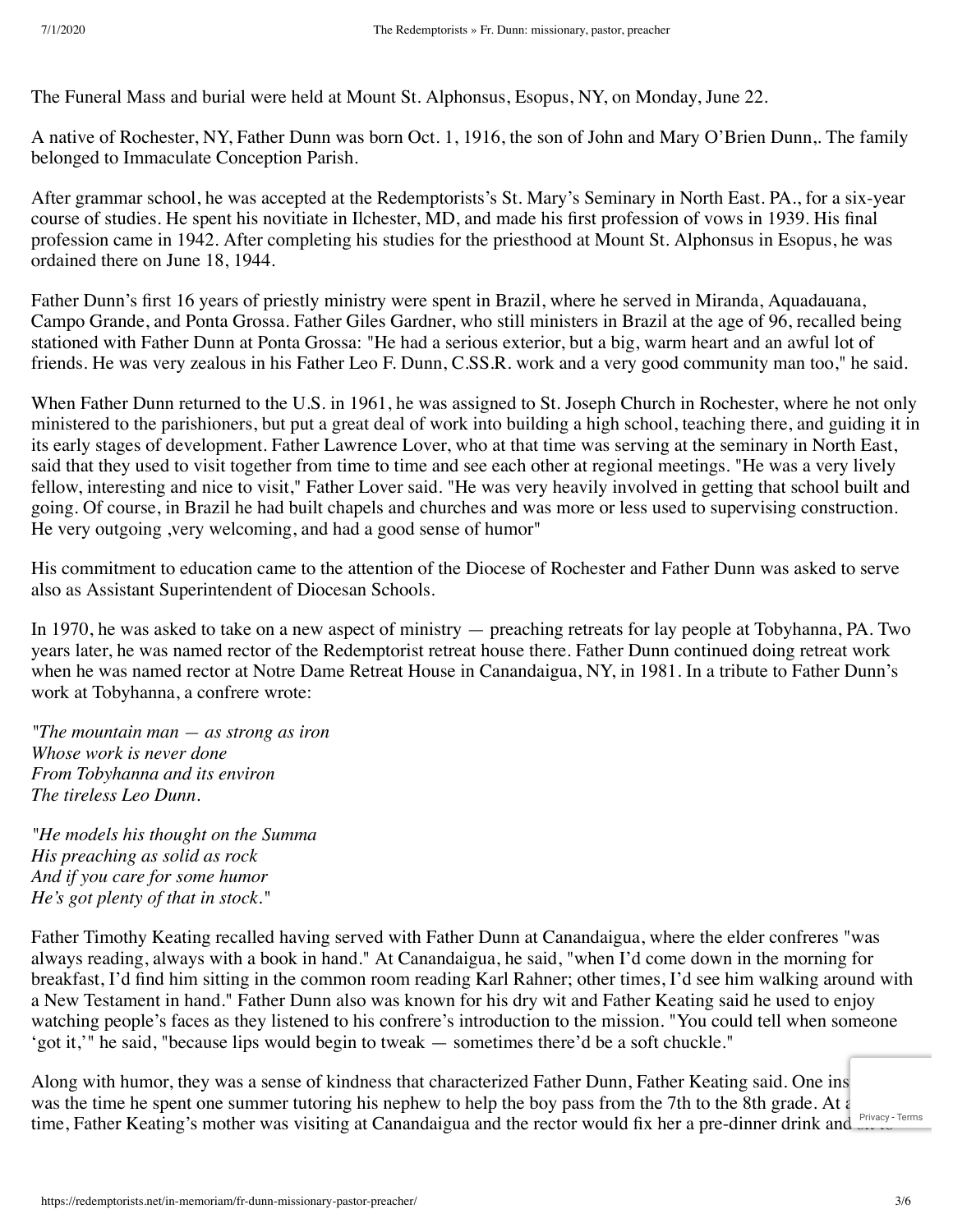discuss theology with her. Father Keating said that in his mother's judgment, "Underneath that gruff exterior, there's a teddy bear inside."

In 1987, Father Dunn returned to St. Joseph's in Rochester, where he served for another three terms before going back to Canandaigua. At the age of 85, he "semi-retired" to Mission Church in Boston, where he continued with his habit of reading and sharing the insights he gained with his younger confreres.

After suffering a heart attack, Father Dunn was transferred to St. John Neumann Residence. Sister Serafina Sarnowska, director of nursing then, said, "He had a great sense of humor and was always full of ideas — a very deep man." During the last three-and-a-half years she got to know him and found that "he was always following God's will." When the Baltimore Province announced that the residence would be closed, Father Dunn agreed to accept an assignment to St. Clement Mission House in Ephrata, PA, where confreres are offered an assisted living situation. Then came another heart attack and he agreed to go instead to Stella Maris in Timonium, MD, where the Redemptorists have a wing of the nursing home for round-the-clock care. It was the fragile state of his health which prevented his planned move to Maryland.

Father Gerard Szymkowiak, rector at St. John Neumann's, noted: "After Father Jack Doherty's death, Father Dunn became our senior priest — for 22 days. "He was fun, kind, gentle, humble; and he loved a good joke and a good scotch," Father Szymkowiak said. "He was also a very prayerful man who loved the Alphonsian life. He loved his Mass, his daily visit to the Blessed Sacrament, and he prayed his rosary every day. For his last four days, he never let that rosary go; it was as if he were holding his Mother's hand."

Father Dunn is survived by a sister, Mrs. Rita Tobiassen, and several other relatives.

### **Rev. Leo Francis Dunn C.Ss.R.**

- Born: October 1, 1916
- Professed: October 1, 1942
- Ordained: June 18, 1944
- Died: June 19, 2009

#### **Services**

#### **Wake Service**

Sunday, June 21  $7:00 - 8:15$  p.m. Mount St. Alphonsus Retreat Center Chapel Esopus, NY

#### **Funeral Mass and burial**

Monday, June 22 10:30 a.m. Mount St. Alphonsus Retreat Center Chapel Esopus, NY

### **Additional Memorial Services**

[Privacy](https://www.google.com/intl/en/policies/privacy/) - [Terms](https://www.google.com/intl/en/policies/terms/)